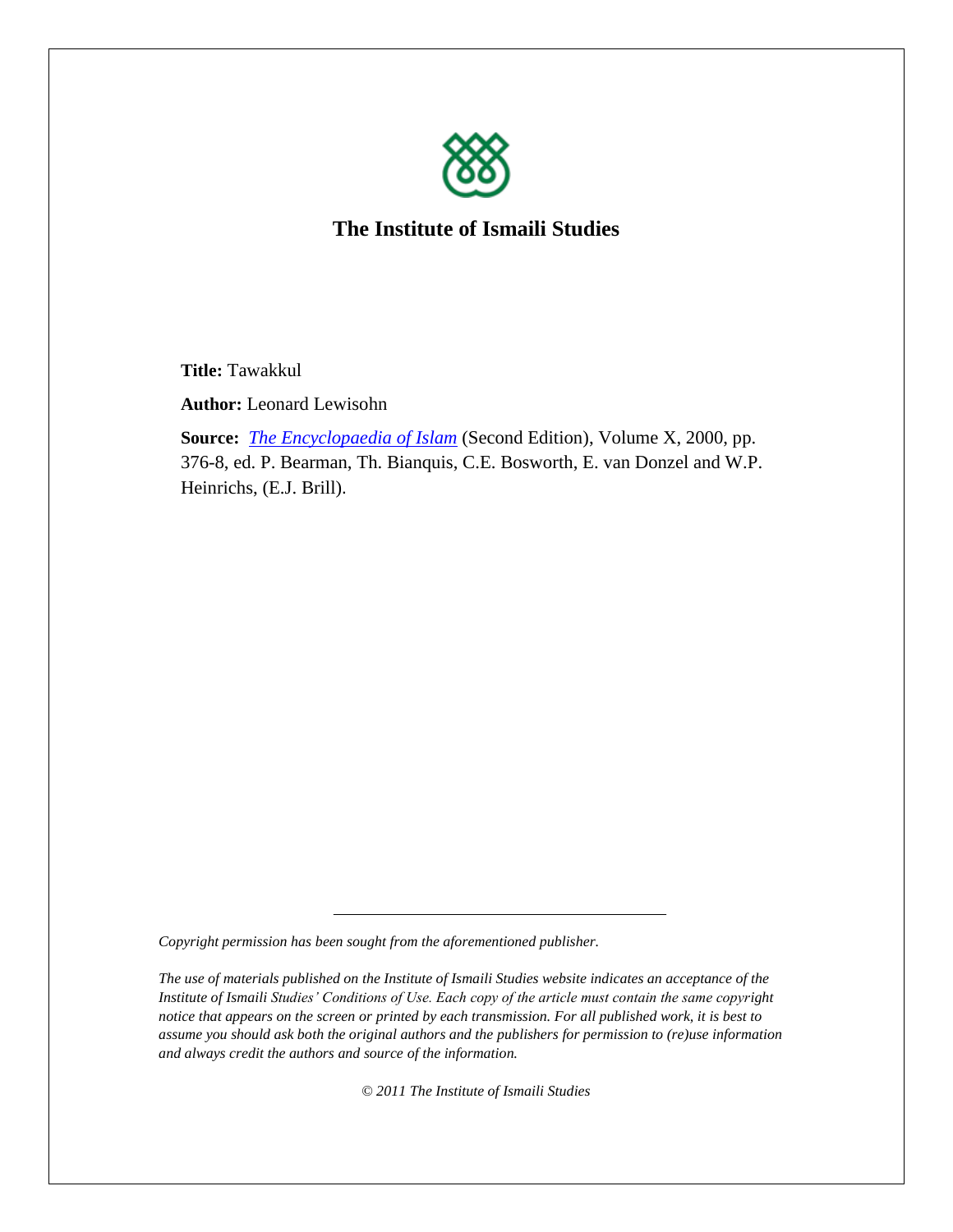

**Tawakkul** Leonard Lewisohn

This is an edited version of an article that was originally published in *[The Encyclopaedia of](http://www.brill.nl/publications/online-resources/encyclopaedia-islam-online)  [Islam](http://www.brill.nl/publications/online-resources/encyclopaedia-islam-online)* (Second Edition), Volume X, 2000, pp. 376-8, ed. P. Bearman, Th. Bianquis, C.E. Bosworth, E. van Donzel and W.P. Heinrichs, (E.J. Brill).

Tawakkul (a.), verbal noun or *masdar* of Form V of *wakala* "to entrust [to someone], have confidence [in someone]", a concept in Islamic religious terminology, and especially that of Sufism, with the sense of dependence upon God.

Tor Andrae pointed out that the verb *tawakkala* meant "to trust someone in the same way as I would trust my *wakil"*, i.e., the person whom I have chosen to be my procurator or *homme d"affaires*, to look after my business and to govern and dispose on my behalf. Here he was drawing largely on al-Ghazali"s etymological analysis of *tawakkul* in his *Ihya"*, Cairo 1352 AH / 1933 CE, iv, 223, where he states that it is derived from *wakala*, power of attorney or deputyship, "hence one says that one entrusts one"s affairs (*wakala*) to someone, i.e., one relies on him. The one to whom one consigns one"s affairs is called an agent or trustee (*wakil*). With respect to the one in whom one trusts, one says that one abandons oneself to one's agent. Thus one entrusts one"s soul to him and depends firmly on him... Hence *tawakkul* expresses the heart"s confidence in the One Trustee (*al-wakil al-wahid)*".

In the earliest Sufi writings is found just such a conception of "religion as *tawakkul"*, the sum of all acts of pious devotion, the essence of the feeling of "absolute dependence", which, as Schleiermacher observed, itself is religion. In the Qur"an and *Hadith*, trust in God is a central topic. In the Qur'an, *tawakkul* is mentioned some 60 times, with such typical admonitions as, "So put your trust in God, if you are believers" (Q 5:23). In *Hadith*, we find, e.g., "If you trust in God Almighty as it truly demands, He will certainly supply your daily bread just as He provides the birds who fly forth with empty stomachs in the morning but return surfeited at dusk" (*Ihya"*, iv, 211).

In early Qur'anic exegesis, in al-Sulami's recension of the *Tafsir* ascribed to Imam Ja'far al-Sadiq, his description of the interior topography of the heart anticipates later Sufi conceptions of *tawakkul* as an inner spiritual attitude rather than an external practice (ed. P. Nwyia, *Mélanges de la Faculté orientale de l" Université St. Joseph (MUSJ)*, xliii/4 [1967], 181-230); and early debates in Sufism on the propriety of *tawakkul* in the spiritual life often focussed on the exegesis of Qur"anic verses, e.g., Sahl al-Tustari (d. 283 AH / 896 CE ) on XI, 6, "As long as one who trusts in God (*al-mutawakkil*) perceives secondary causes (*al-asbab*), he is a false claimant."

From early Islamic times onwards, there were heated debates about the respective virtues of "earning a living" (*kasb, takassub, iktisab*) versus pure trust in God (*tawakkul*) (summary of these in Abu Talib al-Makki*, Qut al-qulub*, Beirut n.d., ii, 5-6). Like other technical terms in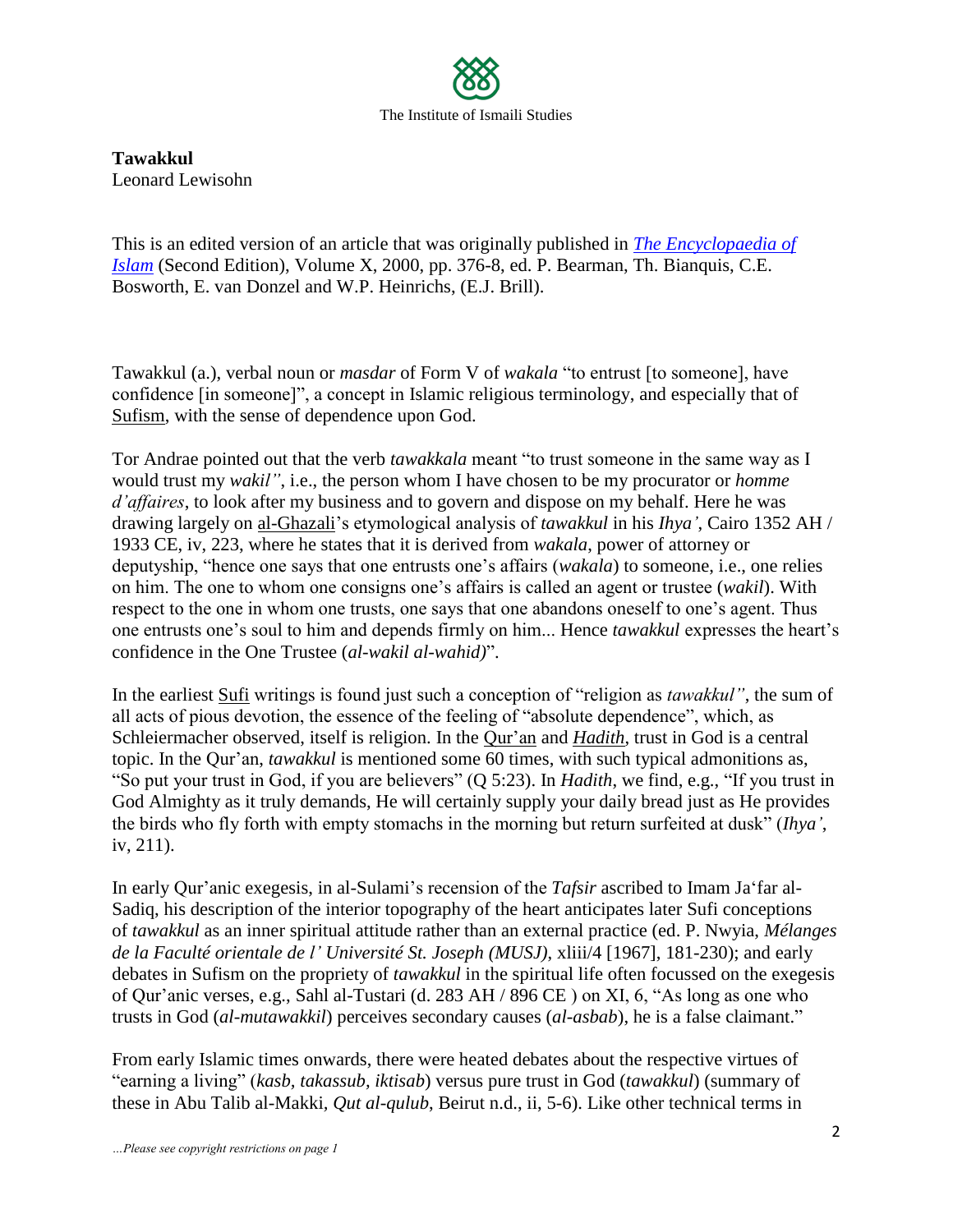

Islamic thought, these discussions partook of the parity phenomenon, where ideas were discussed in terms of linguistic pairs of opposites representing contrary philosophico-mystical or mysticotheosophical positions, so that *tawakkul/kasb* was often paired with *jabr/ikhtiyar*, determinism/ freewill (see e.g. the tale of the lion and the beasts of the chase in Rumi"s *Mathnawi*, ed. and tr. Nicholson, i, vv. 900-1200, 1263-1371).

It was the Iraqi school of Baghdad, followers of al-Junayd (d. 298 AH / 910 CE) and his reliance for sustenance on God"s Providence alone, who became the main exponents of the doctrine of *tawakkul* in early Islam, whereas the Khurasanian school of Nishapur, following the teachings of Abu Yazid Tayfur al-Bastami (d. 260 AH / 874 CE) based their doctrine on *malama*, blame, and advocated the virtues of *kasb*. But these were general tendencies rather than clear-cut divisions, and we find individuals who did not fit easily into this categorisation; thus Abu Turab Nakhshabi (d. 245 AH / 859 CE), although a member of the Khurasan school, was also famed for his *tawakkul* (Jami, *Nafahat al-uns*, Tehran 1991, 49). Those fearful, like the Baghdadi Ruwaym (d. 298 AH / 310 CE), of reliance on excessive *tawakkul*, stressed the Prophet"s *sunna* on the virtues of *kasb*, and debates on the limits of *tawakkul* abounded in the 3rd-4th AH /9th-10th CE centuries. According to Hujwiri, *Kashf al-mahjub*, tr. Nicholson, Leiden and London 1911, 146, Abu Hamza al-Khurasani, an early advocate of *tawakkul*, reportedly fell into a pit and refused to call out to be rescued by a party of travellers lest he be thought to have committed himself to anyone but God (cf. further, Nicholson, *The mystics of Islam*, London 1914, 41 ff.). Perhaps the best-known advocate of *tawakkul* within the Baghdadi school was Ibrahim al-Khawwas (d. 290 AH / 903 CE), who carried the idea of self-abandonment to God to its extreme; al-Junayd commented on his death that "the expanse of *tawakkul* on the surface of the earth has been rolled up" ("Abd Allah al-Ansari al-Harawi, *Tabaqat al-sufiyya*, Tehran 1362/1983, 348).

But most Sufis by now were increasingly aware of the subtlety of the *tawakkul* doctrine, literal interpretation of which they tended to regard as naive. Thus al-Hallaj found it objectionable that al-Khawwas based his entire mystical doctrine on *tawakkul*, taking it as "real faith" (Hujwiri, *Kashf*, 290). A subtle point was raised in such critiques as this and others: the sincerity of one's own devotion is blemished by consciousness of one"s own reliance, and the annihilation of self (*fana"*) must underlie true realisation of *tawakkul*. It is clear that most Baghdadi Sufis acknowledged the subtle connection of the two.

It was not long before many mystics began to criticise the classical doctrine of *tawakkul* as wanting in spiritual sophistication, especially those Khurasanians who had little regard for the concept anyway. Abu Bakr al-Wasiti (d. 320 AH / 931 CE) considered it, with *zuhd*, renunciation, *rida*, contentment, and *taslim*, submission, as one of the four stations which he regarded as unbefitting of true wisdom (*ma"rifa*), i.e., it was suitable only for dull pedestrians along the Sufi path.

But the dominant attitude which prevailed amongst the mystics was that it was the interior reality, not the external paraphernalia, of *tawakkul* which really mattered. The great Sufi poet Baba Tahir (*fl*. 5th AH / 11th CE century) devoted the 26th chapter of his *Aphorisms* (*Kalimat-i qisar*, ed. J. Mashkur, Tehran 1354/1975) to the topic of trust, and voices the idea paradoxically: *tawakkul nafy tawakkul,* "trust in God is the negation of trust in God", explained by a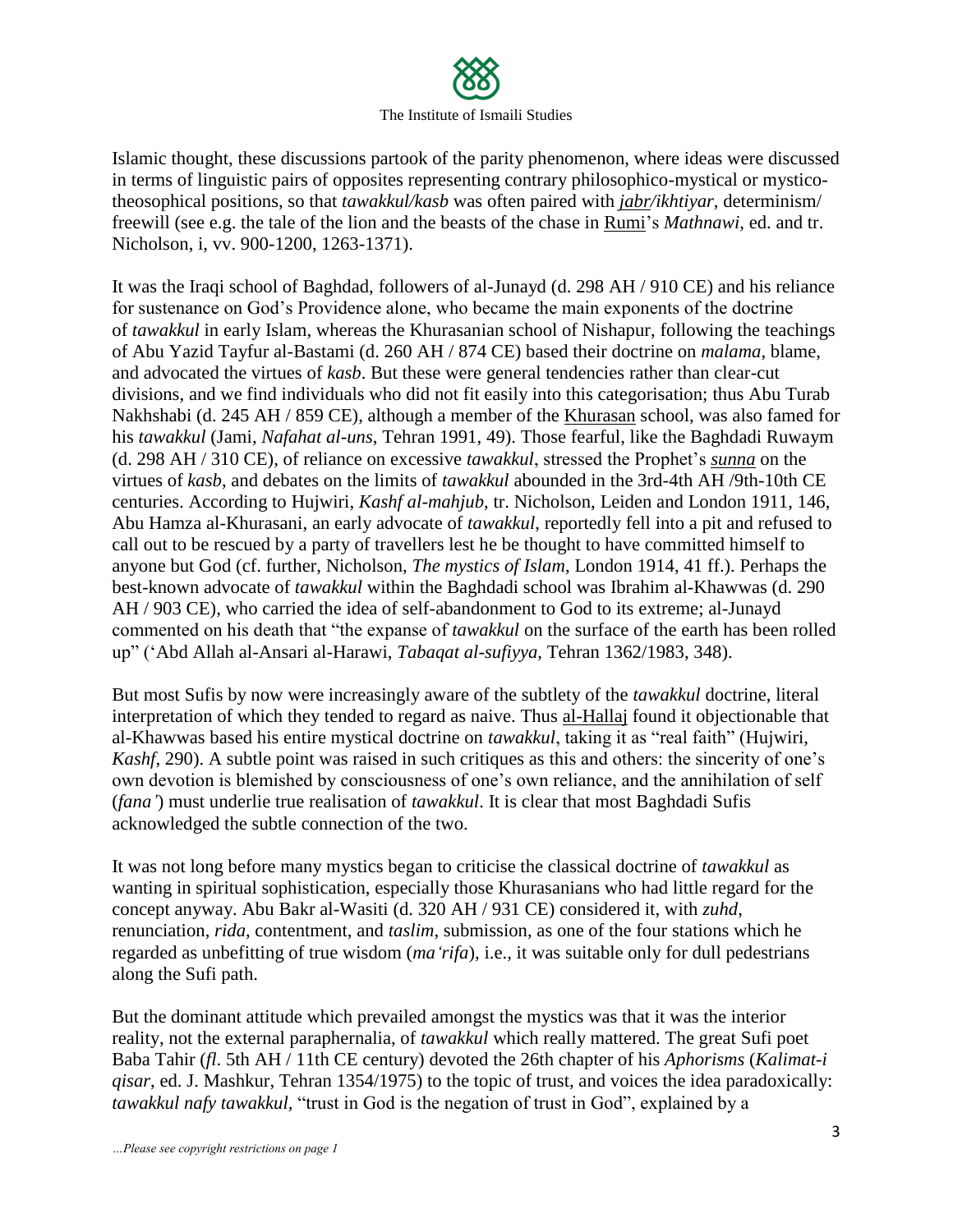

commentator as "the one who truly trusts in God denies himself any attachment to *tawakkul* in the sense that he has neither confidence in, nor pays attention to, his own trust". Here, the poet approaches al-Wasiti"s view that *tawakkul* is unbefitting of wisdom. It was also recognised that *tawakkul* and *tawhid* were interconnected and involved the attainment of perfect inner peace, as emphasised by al-Ghazali in *Ihya"*, iv, 210 (cf. A. Schimmel, *Mystical dimensions of Islam*, Chapel Hill, N.C. 1975, 119).

Whilst there were debates about the degrees and authenticity of *tawakkul*, the classical Sufis nonetheless generally concurred that there was a moral quality which involved abandonment of freewill and volition whilst beholding God as the supreme source of causality, as the definitions cited by "Abd Allah al-Ansari, *Tabaqat*, 338, show; in these last, human force and will are negated in favour of absolute divine Providence and Power. Thus *tawakkul* came to be considered a key component, a pillar of faith, as by al-Ghazali, who devoted over 40 pages of his *Ihya"* to the subject of *al-tawhid wa"l-tawakkul* and who laid down four degrees of *tawhid* revealed through the *"ilm al-mukashafa*, science of mystical unveiling. A similar schema of four degrees, with *tawakkul* corresponding to one of them, was laid down by the 8th AH / 14th CE century author Mahmud Shabistari in his short Persian philosophical treatise *Haqq al-yaqin* (Tehran 1365 / 1986, 310-11). Nearly all the Sufi manuals, whilst enumerating the "stations" (*maqamat*) in different orders, list *tawakkul* as amongst the initial stages of the Sufi way, preceded by *zuhd* (cf. e.g. Hujwiri, *Kashf*, 181). Al-Ghazali further discerned three degrees of trust: (1) that of the confidence (*thiqa*) of a client in his legal agent; (2) a stronger kind, like the absolute reliance of an infant on its mother, which is however unconscious and lacks any deep knowledge of her abilities; and (3), the highest degree, when the devotee trusts in God "like a corpse in the hands of the corpse-washer", but is nevertheless conscious that his soul is being moved by the Eternal Will of the Divine Power. This tripartite typology of *tawakkul* proved, in fact, very popular in later Sufi expositions, such as that of the great Chishti saint Nizam al-Din Awliya" (d. 725 AH / 1325 CE).